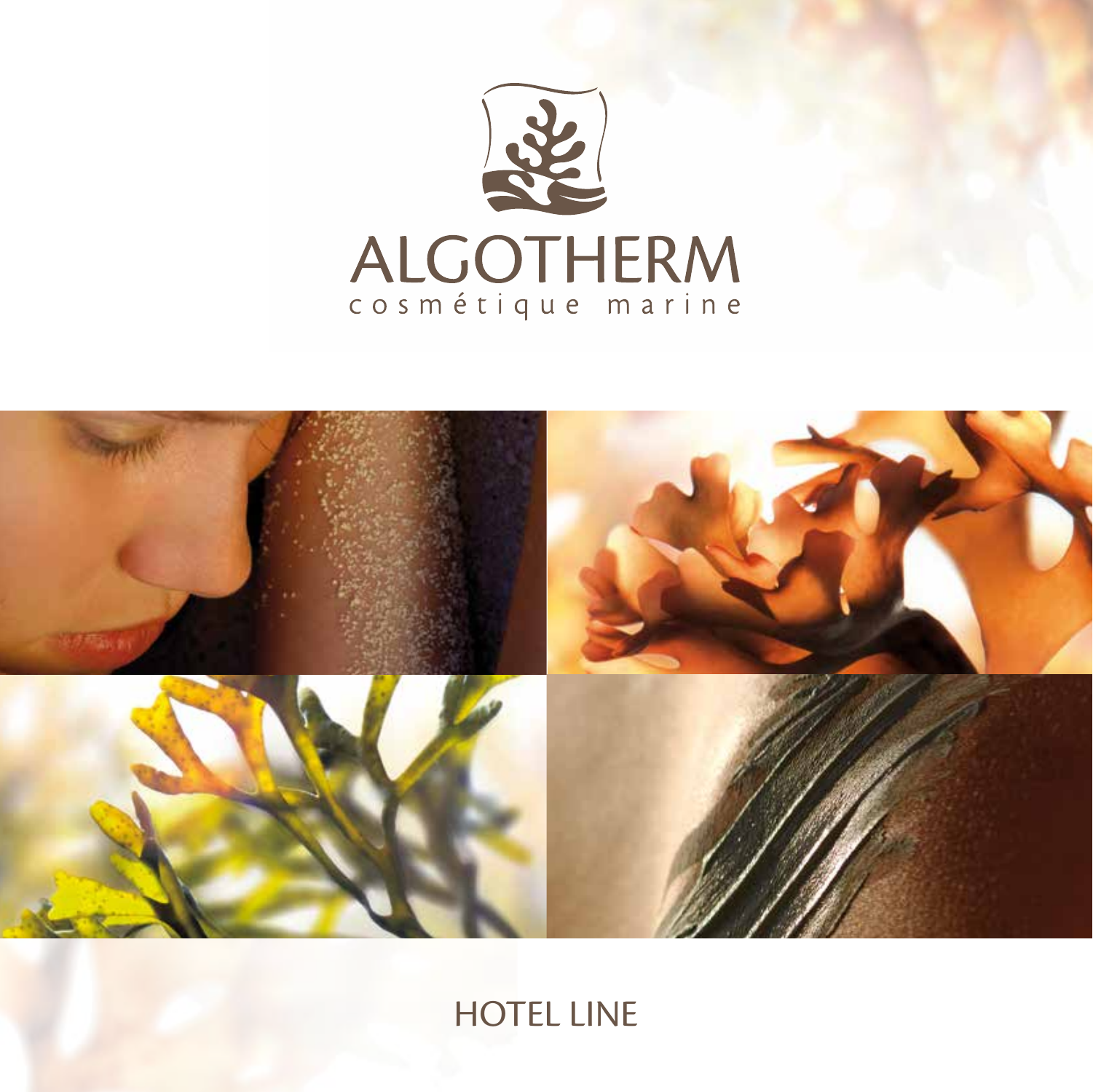# ALGOTHERAPY

## **HIGH LEVEL EXPERTISE**

## **INNOVATION**

## **NATURAL INSPIRATION**

## **Over 50 years of Algotherapy expertise**

Algotherm is a French marine cosmetics brand that has acquired exclusive and exceptional algotherapy, thalassotherapy and spa expertise. Algotherm is part of the Batteur Group benefiting from the scientific competence that only a French pharmaceutical company that has been operating for over a century (Laboratoires Gilbert) can provide.

## **High power of innovation**

Our research laboratory is a centre for high level expertise and draws its inspiration from the heart of the ocean detecting active ingredients and molecules which meet the needs of our skin and body. This marine wealth is at the heart of our formulae and know-how: Algotherapy.

## Beneath the ocean's riches lies our source of inspiration *De la richesse des océans naît notre source d'inspiration*

**Chondrus crispus, a gifted plant at the heart of our treatments** Each algal species is characterised by a specific composition of bio-active molecules: vitamins, trace elements, minerals, antioxidants, proteins, amino acids and essential fatty acids (Omega 3, 6 and 9). This invaluable bio-diversity is the foundation of our Marine Cosmetics: Algotherapy. We use the vital properties of algae to treat your skin and body.

Chondrus Crispus is very rich in fatty acids and was selected by our research and development laboratory for its moisturising and anti-aging properties. It is also rich in amino acids, which are essential for skin elasticity.

## *Une expertise en algothérapie de plus de 50 ans*

*Algotherm, marque française de cosmétique marine, a acquis un savoir-faire exclusif et irremplaçable en algothérapie, en thalassothérapie et en spa. Intégrée au sein du Groupe Batteur, Algotherm bénéficie de toute la compétence scientifique d'un laboratoire pharmaceutique français centenaire (Laboratoires Gilbert).*

### *Une forte puissance d'innovation*

*Pôle d'expertise de haut niveau, notre laboratoire de recherche puise ses innovations au cœur des océans afin d'y déceler des actifs et des molécules qui répondent aux besoins de la peau et du corps. Cette richesse marine est au cœur de nos formules et de notre savoir-faire : l'Algothérapie.*

## *Le chondrus crispus, un végétal surdoué au cœur de nos soins*

*Chaque espèce d'algue est caractérisée par une composition spécifique en molécules bio-actives : vitamines, oligo-éléments, minéraux, antioxydants, protéines, acides aminés et acides gras essentiels (Oméga 3, 6 et 9). Cette immense bio-diversité est le fondement de notre Cosmétique Marine : l'Algothérapie. Nous utilisons ainsi les propriétés vitales des algues pour le traitement de votre peau et de votre corps.*

*Très riche en acides gras, le Chondrus Crispus a été sélectionné par notre laboratoire de recherche et développement pour ses propriétés hydratantes et anti-âge. Elle est également chargée en acides aminés indispensables à l'élasticité de la peau.*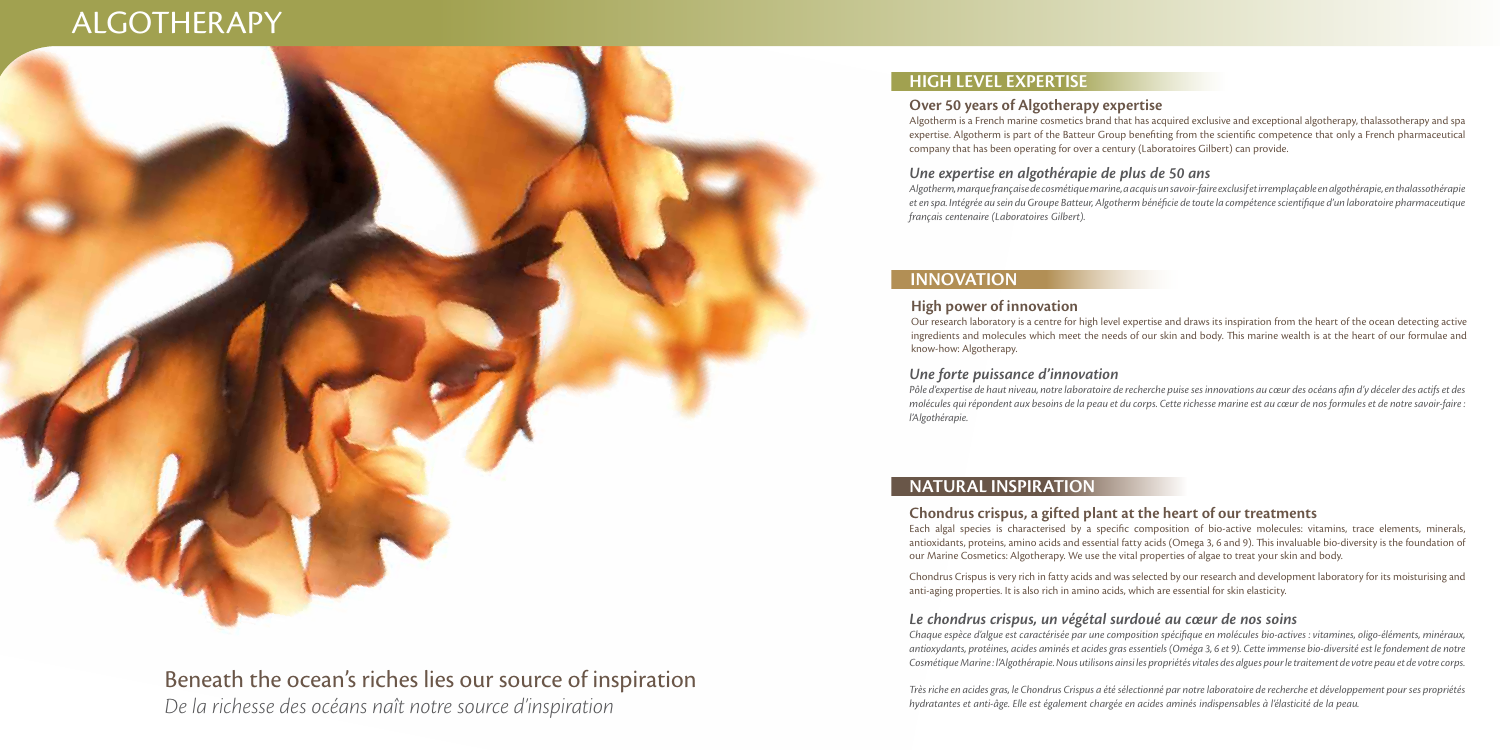Inspired by the ocean, Algotherm guest amenities are enriched with active marine principles (Chondrus Crispus seaweed extracts).

## **COSMETICS**





*Inspirés par l'océan, les produits d'accueil Algotherm sont enrichis en actifs marins (extraits d'algues Chondrus Crispus).*

*FORMULES SANS COLORANT, SANS PARABÈNE ET SANS PHÉNOXYÉTHANOL*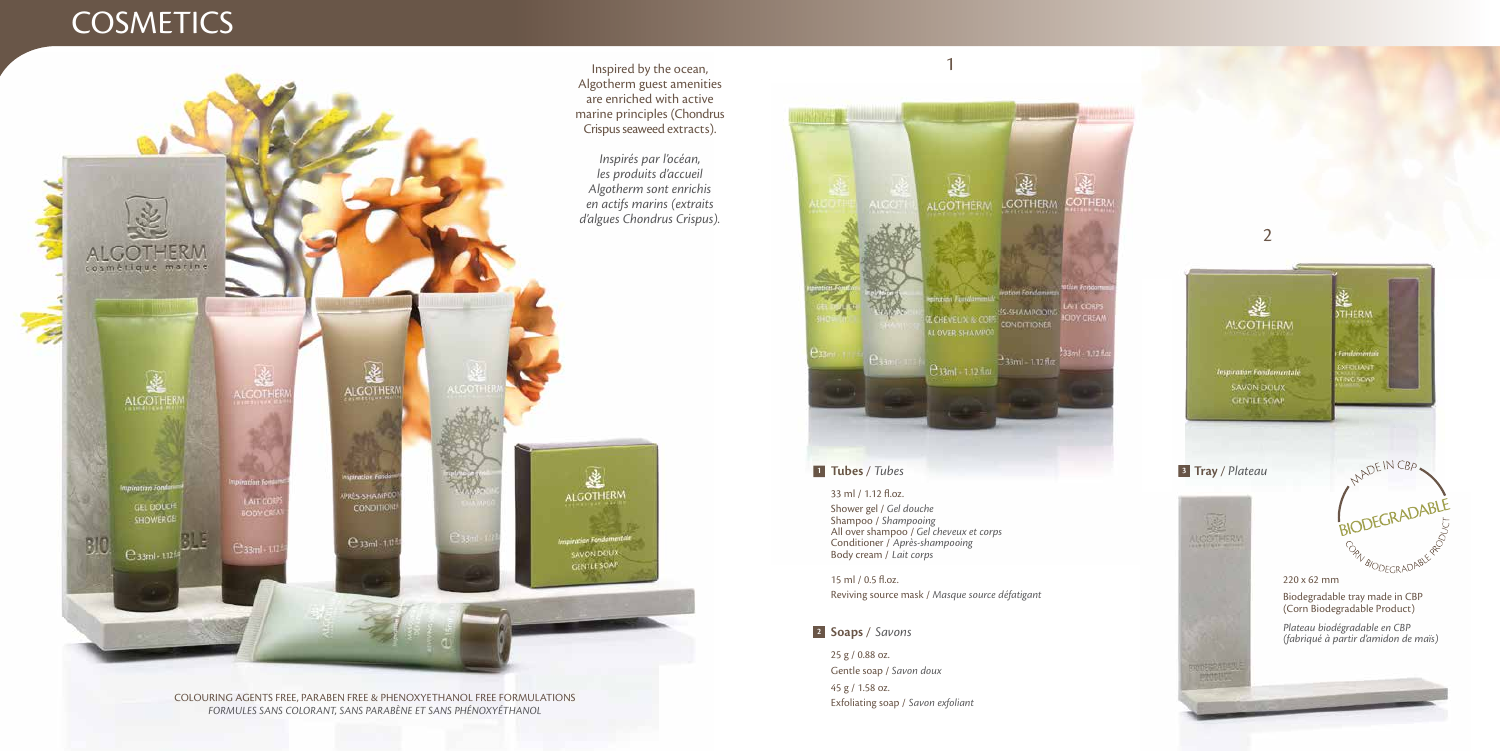# COSMETICS ACCESSORIES

## **Cardboard boxes** / Boîtes carton

## **4 5 Ecopump**



 $\epsilon$ 

In brass or recyclable ABS plastic. Can be fixed with 2 screws or double sided tape.

Dental set / *Bonnet de douche Set dentaire* Shaving set / *Set vanity Set rasage* Manicure set / *Étui couture Set manucure*Comb / Peigne

300 ml / 10.14 fl.oz. ECOLABEL CERTIFIED / *CERTIFIÉ ECOLABEL*

## **Wall brackets** */ Supports muraux*

Liquid soap / *Savon liquide* All over shampoo / *Gel cheveux et corps* Shower cap / Bonnet de douche Vanity set / Set vanity Sewing kit / Étui couture Shoe mitt / *Gant à chaussures Peigne* Paper tissues / *Mouchoirs*



## Algotherm strives to respect the environment and the marine ecosystem *Algotherm s'attache à respecter l'environnement et l'écosystème marin*



## **Stand-up sleeves / Étuis "chevalet"**

### ACCESSORIES ARE PACKED IN RECYCLED CARDBOARD *LES ACCESSOIRES SONT EMBALLÉS DANS DES BOÎTES EN CARTON RECYCLÉ*

*En laiton ou plastique ABS recyclable. Se fixent avec 2 vis ou ruban adhésif double face.*